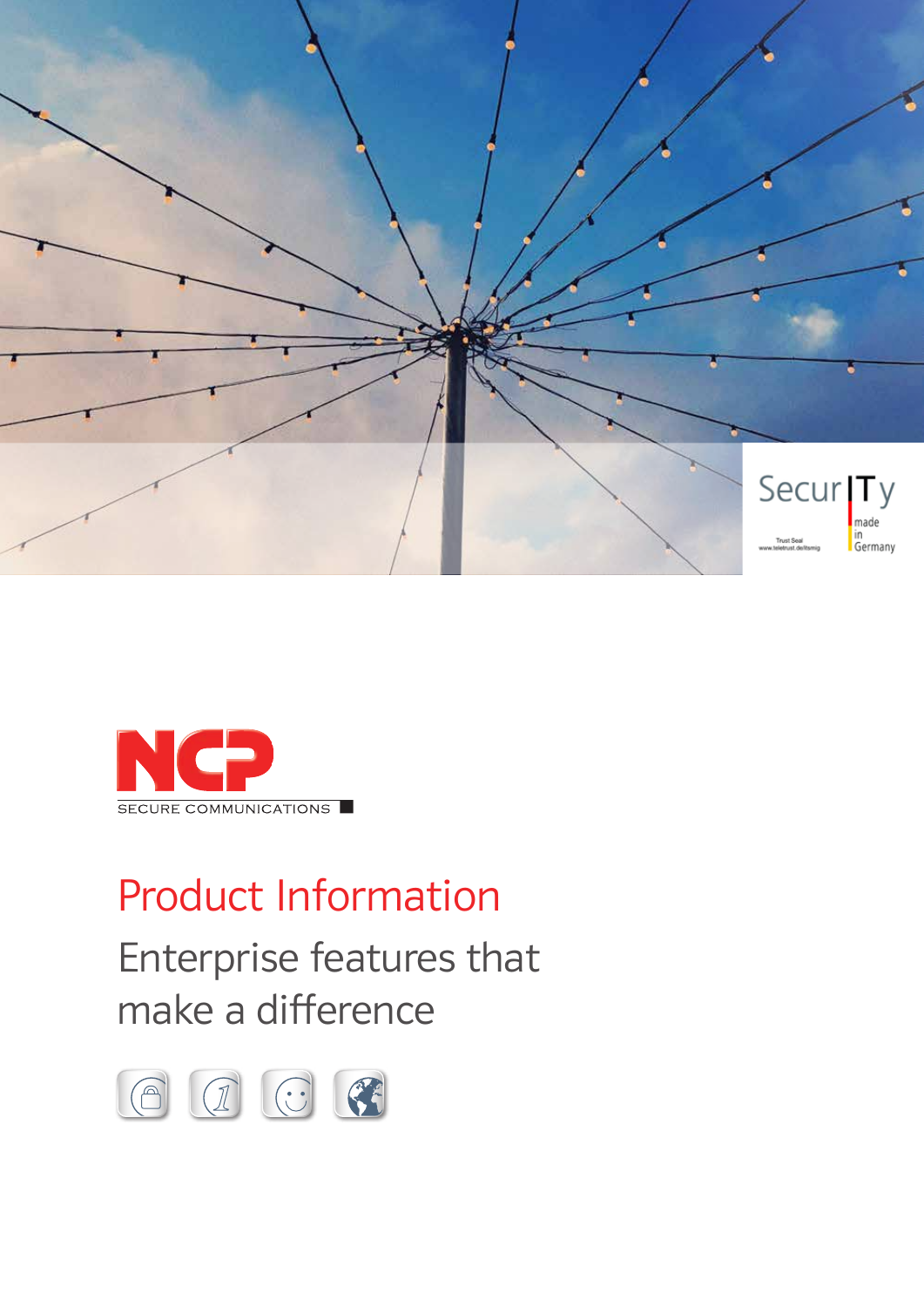# Key Features in the NCP Enterprise VPN Solution

NCP has over 30 years of experience in developing highly secure remote access solutions. Classical VPN focuses on site-to-site networking and connecting up to several thousand end users to the company network – via various connection media and authentication methods.

When it comes to VPN, there are big differences between simple clients and professional business solutions with centralized management. Here are some of the most important features in NCP's solution:

- ✔ Integrated personal firewall (Friendly Net Detection, secure Hotspot Logon and Home Zone)
- $\triangleright$  Endpoint security
- $\checkmark$  System independence
- $\triangleright$  Seamless roaming
- $\vee$  NCP VPN Path Finder technology
- $\vee$  Quality of Service (QoS)
- $\checkmark$  Strong authentication (e.g. biometric features fingerprint or facial recognition)
- ✔ Windows Pre-Logon
- ✔ IPv4 / IPv6 dual stack support

Several features meet the requirements of zero-trust concepts. This allows companies to easily integrate NCP VPN solutions into their infrastructure according to zero-trust principles and benefit from features such as universal access management, extensive authentication options and centralized updates.

### Integrated Personal Firewall

The integrated personal firewall in NCP Secure Enterprise Clients provides an additional layer of security, helping users to maintain secure communications from remote locations without the hassle of configuring software themselves. At the same time, this also avoids configuration problems caused by users and reduces the burden on IT support teams.

In contrast to third-party products, the NCP firewall can adapt to the client's network environment through Friendly Net Detection.

This technology adapts firewall rules automatically and connects or disconnects the VPN tunnel accordingly, depending on whether a device is connected to a public network or a trusted network.

+ Additional security

+ Reduces burden on IT support

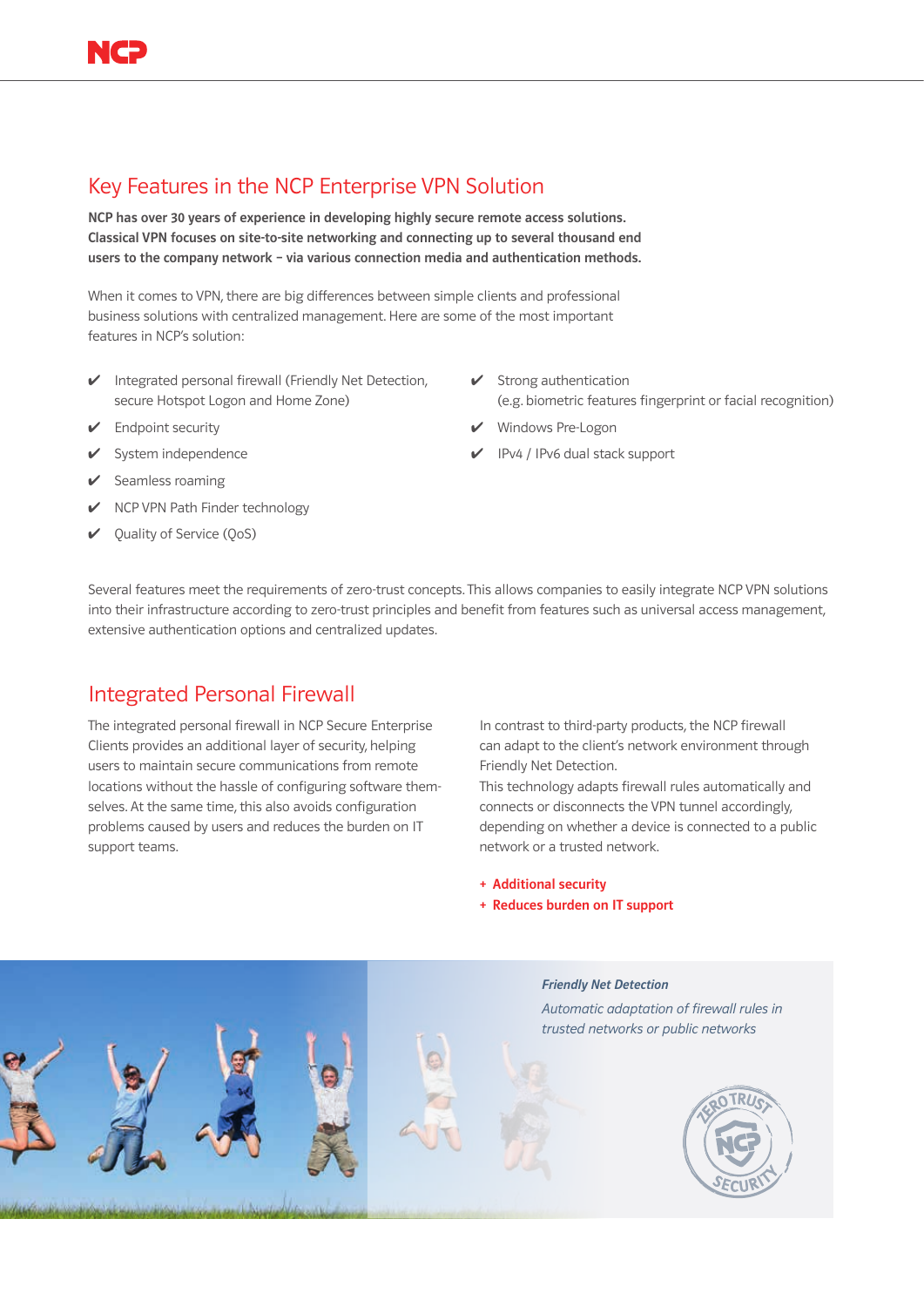### Hotspot Logon

When connecting to a public hotspot, users often have to register and log on through the hotspot provider's website, which bypasses the VPN tunnel and is usually not permitted in the business environment. Requiring the user to disable the firewall when connecting to a hotspot is an extremely poor solution.

The Hotspot Logon feature in the NCP Secure Client addresses this problem.

Users no longer have to connect to the hotspot provider over an unsecure connection, instead the NCP client launches a secure web browser for the hotspot logon process.

- + Enhanced security
- + Easy to use

#### *Secure Hotspot Logon*

*Connect easily and securely to public hotspots without having to lower security settings.*



### Home Zone

As many organizations require all communications for remote workers to be routed through the VPN tunnel, users are often left without being able to access devices on their home network, e.g. printers.

The firewall in the NCP client can be configured to allow users to access local network devices such as printers in their home office.

At the same time, internet access is transferred securely through the VPN tunnel.

In this configuration, the user's local network is assigned to the Home Zone which has a separate set of firewall rules.

+ Easy to use



#### *Home Zone*

*Use local network devices such as printers or scanners in the home office with this user-friendly firewall feature.*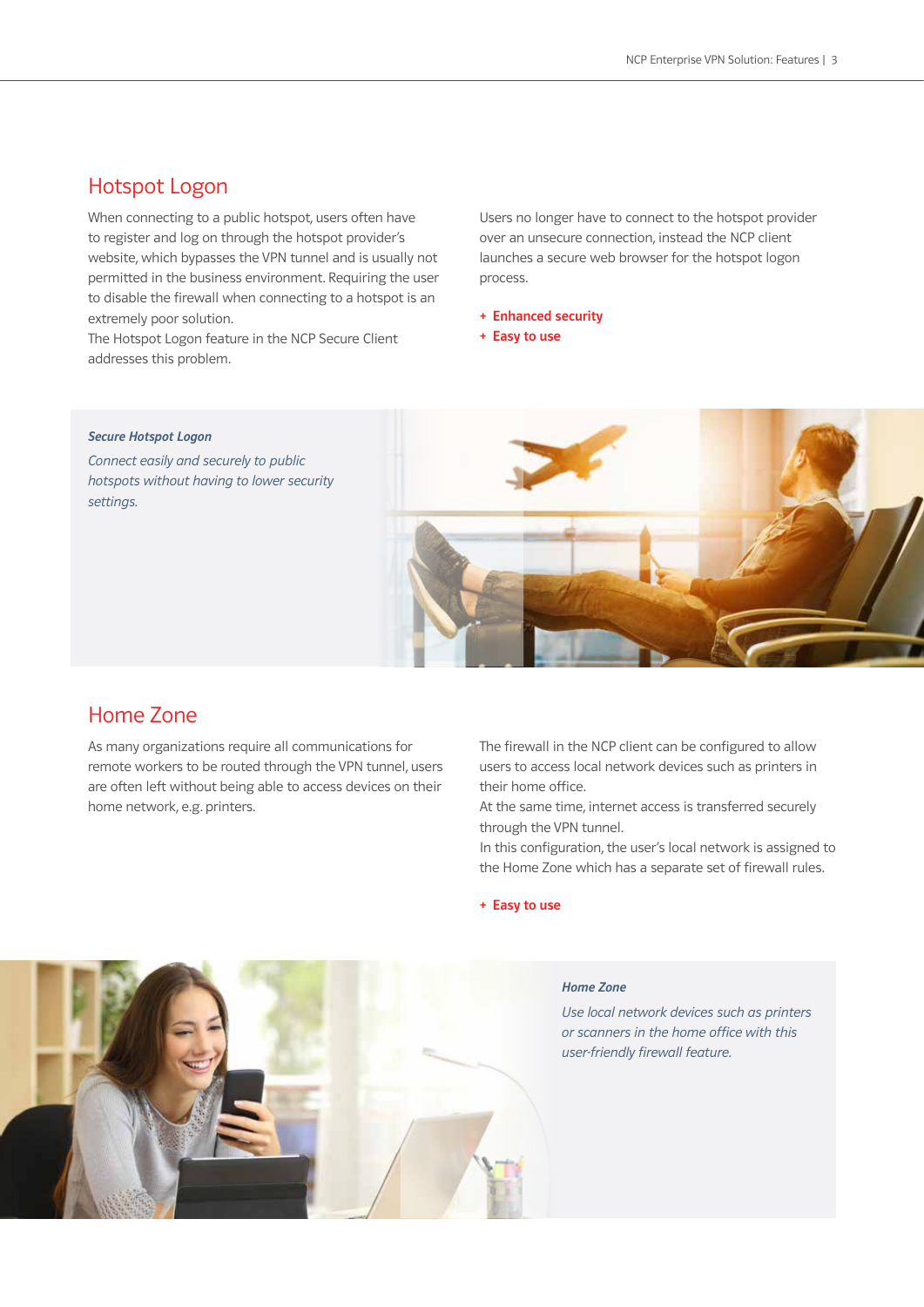# Endpoint Security

Before accessing the company network, all securityrelevant parameters are checked by the NCP Secure Client. This includes the status of virus scanners, services, certificates or software updates on the end device.

Compliance with the security policies is enforced and cannot be manipulated by the user.

If a problem is detected, access to the network will be denied or users will only have access to a quarantine zone to update their system.

### + Minimizes security risks



### *Endpoint Security*

*Security-relevant parameters (virus scanners, certificates, software updates) are automatically checked before the user can access the network.* 



# Compatibility with Existing Infrastructure

The NCP solution can be integrated into any existing infrastructure and is compatible with all major firewall manufacturers (e.g. Cisco, Juniper, etc.).

This protects investments by ensuring compatibility with future changes to IT infrastructure and environments.

NCP clients are available for all common end devices such as notebooks, smartphones and tablets running Microsoft Windows, macOS, Linux, iOS and Android. An intuitive interface which is similar on all operating systems ensures a high level of user acceptance.

+ Safe investment

#### *System independence*

*The universal NCP clients are available for all common notebooks, smartphones and tablets with Windows, macOS, Linux or Android.* 

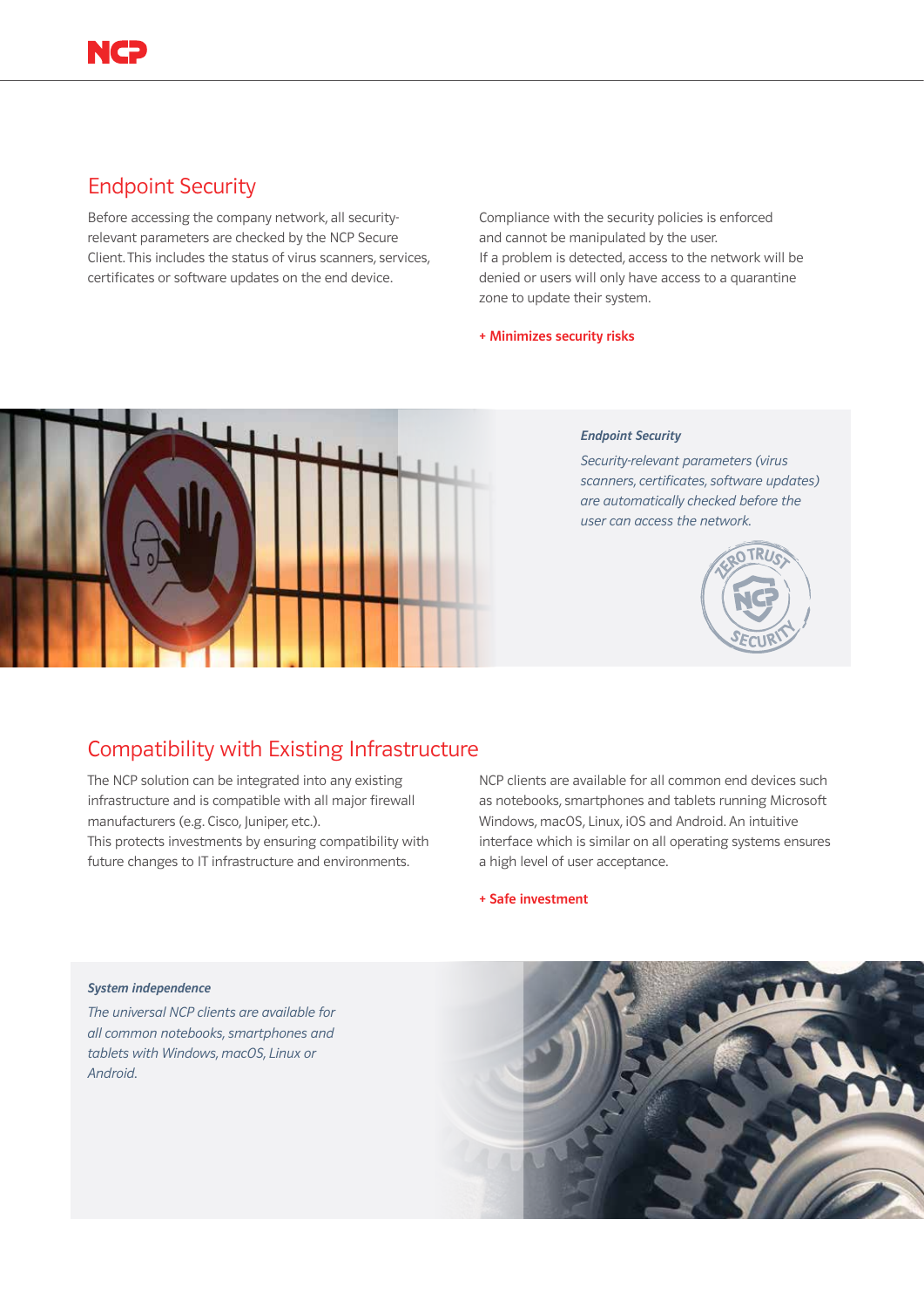## Seamless Roaming

While users are working remotely, they often need to connect via Wi-Fi and 3G/4G/5G depending on network availability. Ensuring that users are not interrupted and can work seamlessly while the connection switches over is an important requirement for an effective VPN design that secures communications without restricting users.

The NCP VPN client changes the connection medium and redirects the VPN tunnel dynamically without interrupting the user's session. This feature requires a current version of the NCP Secure Enterprise VPN Server. Thanks to Seamless Roaming, the constant availability of applications is ensured for remote users.

+ Easy to use



#### *Seamless Roaming*

*The VPN client automatically switches between Wi-Fi and 3G/4G as needed, guaranteeing uninterrupted work.*

# Patented NCP VPN Path Finder technology

Restrictions on the use of IPsec VPN services make it more and more difficult for business travelers to access their company network and work remotely.

VPN Path Finder technology enables secure external network access even in IPsec-hostile environments behind firewalls whose settings prevent IPsec-based traffic.

- + Enhanced security
- + Easy to use

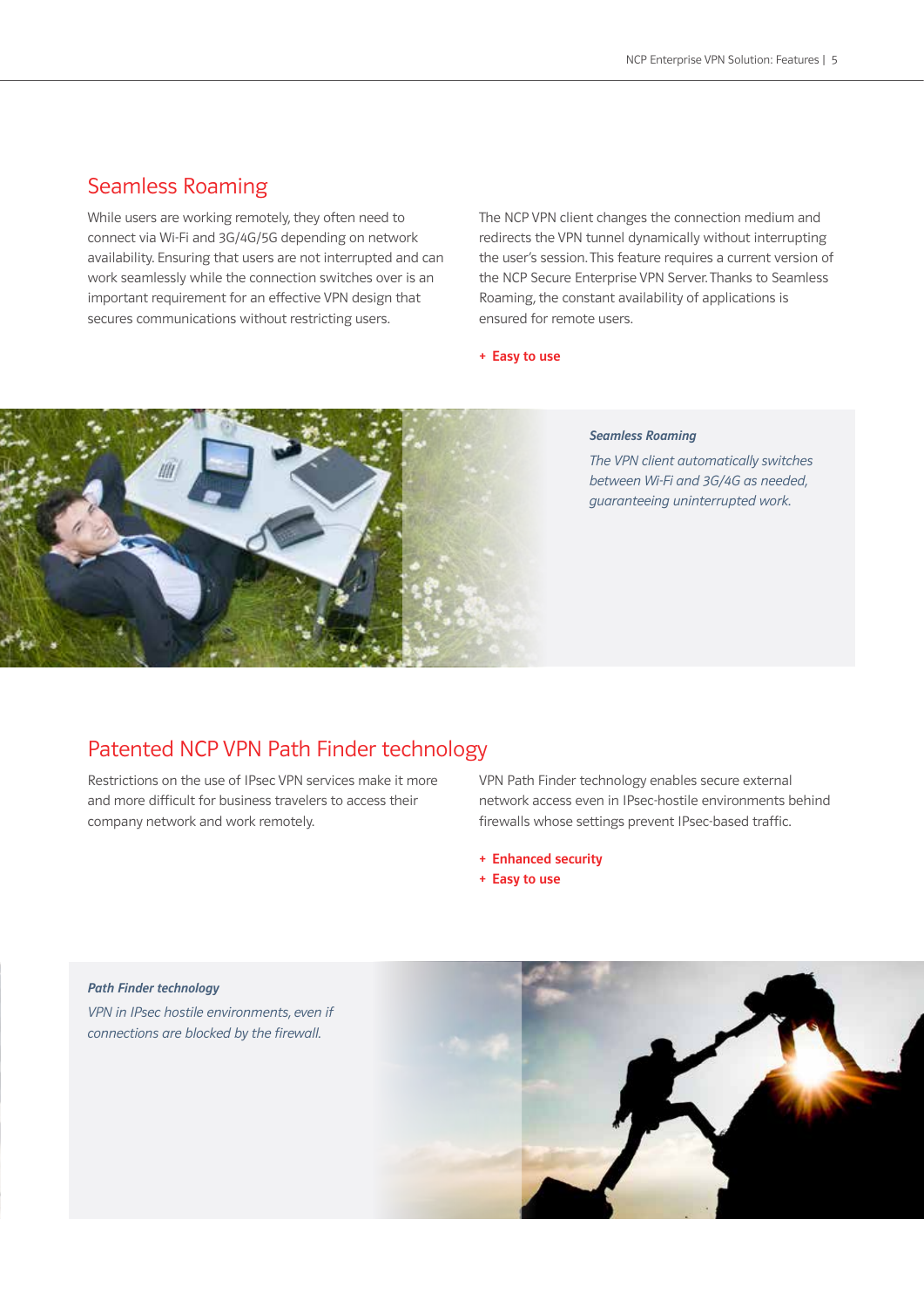

## Strong Authentication

For maximum security, NCP clients support various authentication methods, including biometric features such as fingerprint or facial recognition. On Apple devices, Face ID and Touch ID are supported.

Multi-factor Authentication is also supported through the integrated Advanced Authentication, OTP token (One Time Password) and digital certificates in a public key infrastructure (PKI).

- + Enhanced security
- + Easy to use

#### *Biometric Authentication*

*For strong authentication, the clients also support biometric authentication, for example by fingerprint recognition.* 





### Quality of Service (QoS)

The Quality of Service (QoS) module in the NCP Secure Client for Microsoft Windows provides the ability to assign a guaranteed outgoing bandwidth to specific applications in the VPN tunnel. This can be especially useful in the home office with low upload bandwidth.

It prevents delays or interruptions, for example for improved voice quality in VoIP telephony or smooth streaming of audio and video data in applications and services such as Skype and YouTube.

- + Enhanced security
- + Easy to use



#### *Quality of Service (QoS)*

*VoIP or Skype without interruptions due to guaranteed outgoing bandwidth in the VPN tunnel*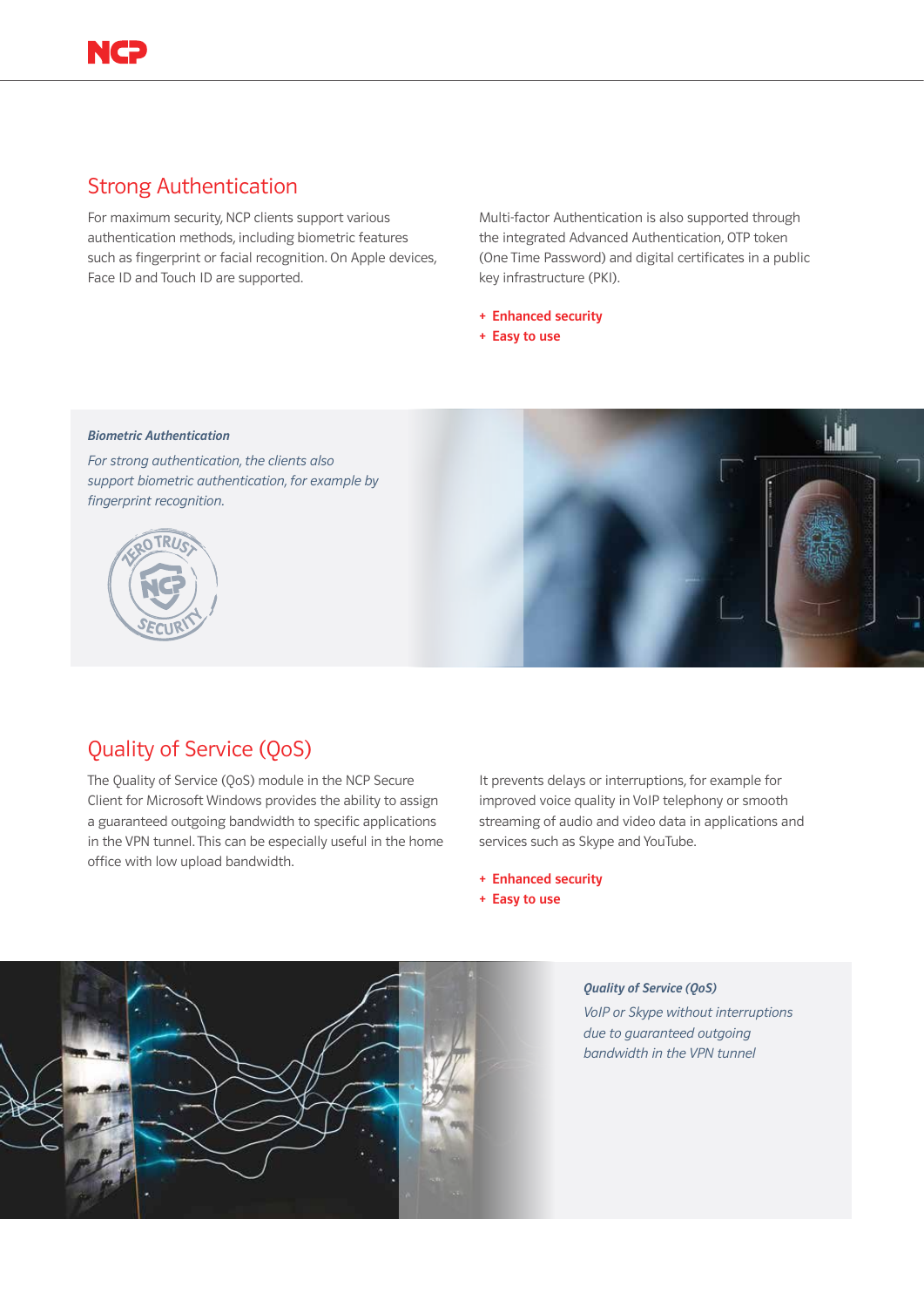### Windows Pre-logon

Thanks to the Windows Pre-Logon features, users can connect to the company VPN before logging on to their local Windows system.

The user logs on through the VPN tunnel and is authenticated in the Windows domain or in the Active Directory.

- + Enhanced security
- + Easy to use

#### *Windows Pre-logon*

*Secure login to the Windows domain through the VPN connection which has already been established to the company network.* 





### IPv4 / IPv6 Dual Stack Support

All NCP products are fully IPv6-compatible, which is futureproof for later developments in network infrastructure. NCP VPN clients and servers are designed to support IPv4 or IPv6 communication and both protocols in dual-stack operation.

This supports scenarios when IPv6 addresses are used in the public network and IPv4 continues to be used in the internal company network or when the protocols are used simultaneously in both public and private networks.

+ Enhanced security

+ Simplifies network administration



#### *IPv6 Dual Stack Support*

*NCP client and server software supports IPv4 and/or IPv6 communication and dual-stack operation.*